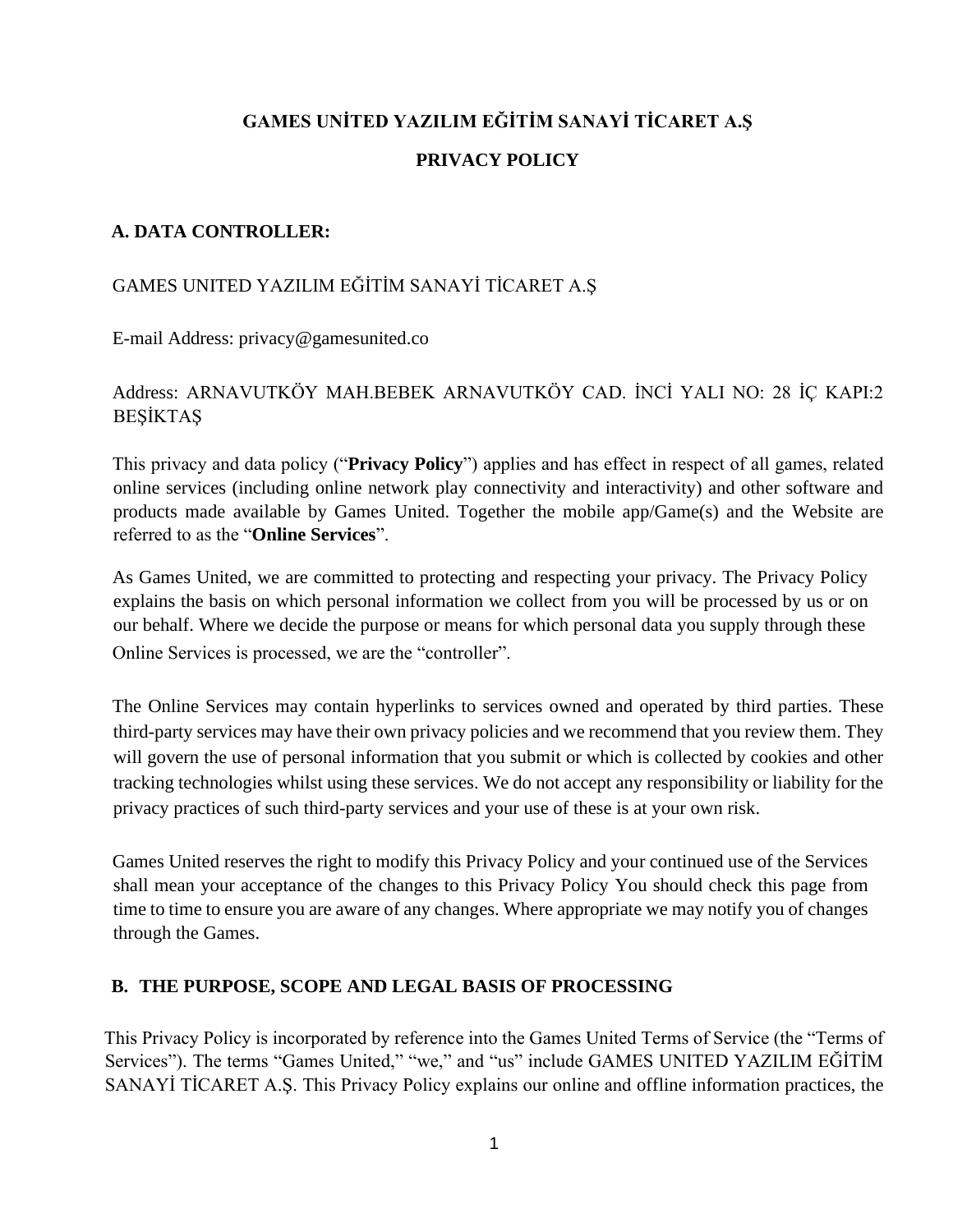kinds of information we may collect, how we intend to use, store, protect, disclose and share that information, and how you can opt out of a use or correct or change such information.

This Privacy Policy applies to Personal Information that is Processed by Games United in the course of our business, including on Games United websites, mobile applications, forums, blogs, and other online or offline offerings (together with any and all future online and offline offerings operated by or on behalf of Games United. All individuals whose responsibilities include the Processing of Personal Information on behalf of Games United are expected to protect that data by adhering to this Privacy Policy.

This Privacy Policy is intended to meet requirements globally, including those in North America, Europe, Turkey, APAC, and other jurisdictions.

By visiting, installing, using or otherwise accessing the Services, you agree to this Privacy Policy and Terms of Services of Games United and give an explicit and informed consent to the processing of your Personal Information in accordance with this Privacy Policy. Please do not install or use the Services if you do not agree to this Privacy Policy or Terms of Services.

PLEASE NOTE THAT GAMES UNITED IS NOT RESPONSIBLE FOR THE ACTIONS OF THIRD PARTIES, THE CONTENT OF THEIR SITES, THE USE OF INFORMATION YOU PROVIDE TO THEM OR ANY SERVICES THEY MAY OFFER.

The types of Personal Information we may collect (directly from you or from Third-party sources) and our privacy practices depend on the nature of the relationship you have with Games United and the requirements of applicable law. Some of the ways that Games United may collect Personal Information include:

- you may provide Personal Information directly to Games United through interacting with the Services, participate in Services feedback, questionnaires, surveys, or contests or participating in forums discussions, and requesting Services, or information; and
- as you navigate the Services, certain passive information may also be collected about your visit, including through Cookies and similar technologies as described below.

Primary goals in collecting information are to provide and improve our Services, to administer your use of the Services and to enable you to enjoy and easily navigate our Services. We endeavor to collect only that information that is relevant for the purposes of Processing. Below are the ways we collect Personal Information and how we use it.

Games United collects Personal Information regarding its current, prospective, and former clients, customers, users, visitors, and guests. We use information to operate the Services, including:

- To administer your account and provide the Online Services to you
- To inform you about offers and events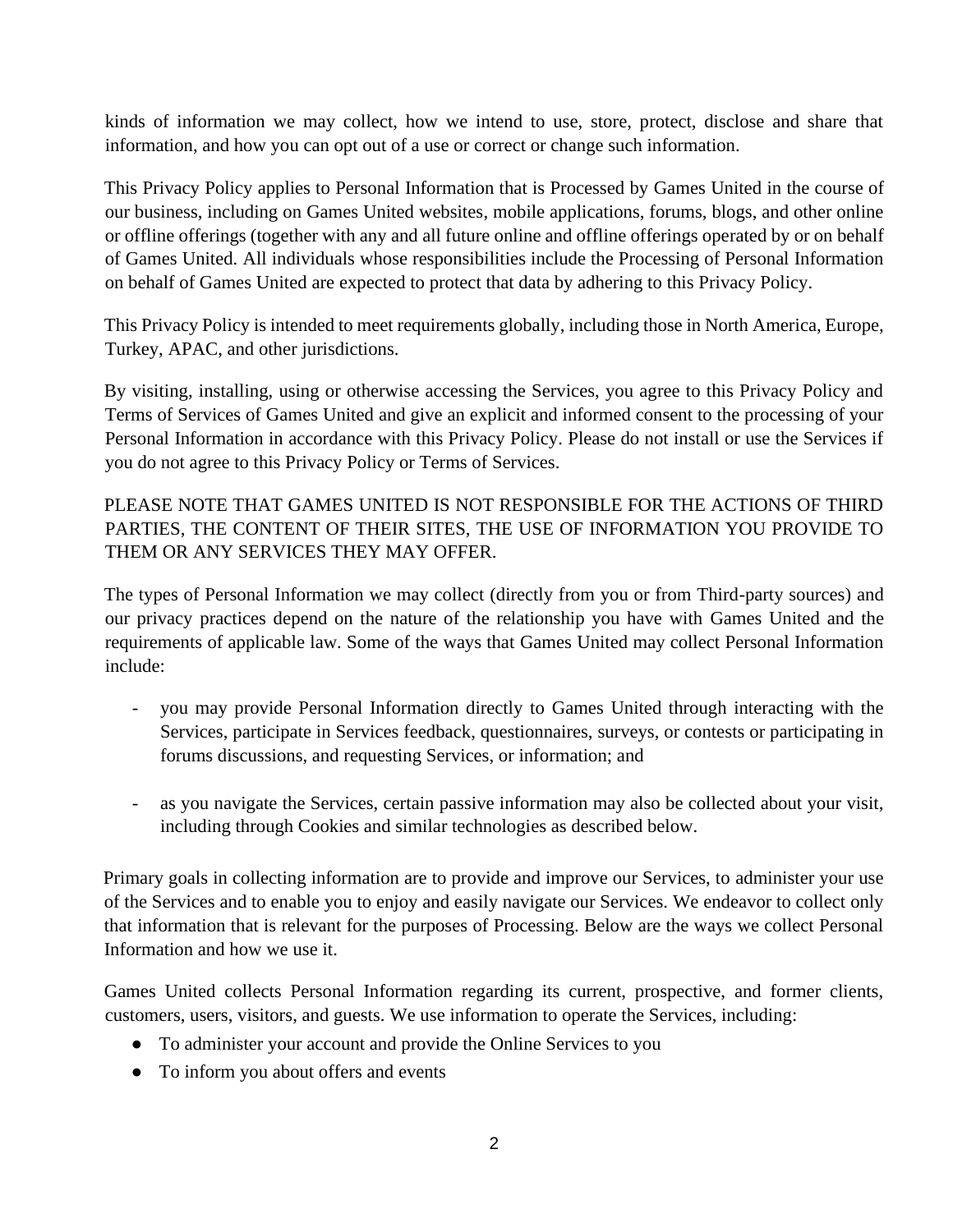- To communicate with you by email, phone, social media or mobile device about products or services that we think may interest you
- To improve the Services and develop new ones
- To prevent, detect and fight fraud or other illegal or unauthorized activities
- To ensure legal compliance and take action against fraudulent or misbehaving players
- To verify and confirm payments
- To update and develop player profiles
- To develop and improve the Online Services and player experience
- To provide social features as part of the service
- To customize your service experience
- To respond to your comments and questions and provide player support
- To enable you to communicate with other players

To process your information as described in this Privacy Policy, we rely on the following legal bases:

- **Legitimate interests**: We may use your information where we have legitimate interests to do so. For example, we analyze our Users' behavior to improve the Services, to prevent and detect fraud and misuse, and to marketing processes to you.
- **Consent:** With your consent, we can track your user data to provide personalized content and ads. You can opt-out targeted advertising or receive personalized notifications by changing the Privacy settings on your device. By opting out of targeted advertising, your Advertiser ID cannot be shared. You have the right to withdraw consent at any time, without affecting the lawfulness of processing based on consent before its withdrawal.
- **Performance of a Contract**
- **Compliance with a Legal Obligation**

You may contact us at privacy@gamesunited.co for more information regarding legitimate interests.

## **C. THE COLLECTION METHODS OF DATA**

We use different methods to collect data from and about you including through:

- **Direct interactions.** You may give us your personal data by filling in forms or providing other information via our e-mail address or Google documents.
- **Automated technologies or interactions.** As you use our Online Services, we may automatically collect Technical Data about your equipment, browsing actions and patterns. We collect this personal information by using cookies and other similar technologies. We may also receive Technical Data about you if you visit other websites employing our cookies. Please refer to the Cookies section in this policy for further details.
- **Third parties or publicly available sources.** We may receive personal data about you from third parties as set out below: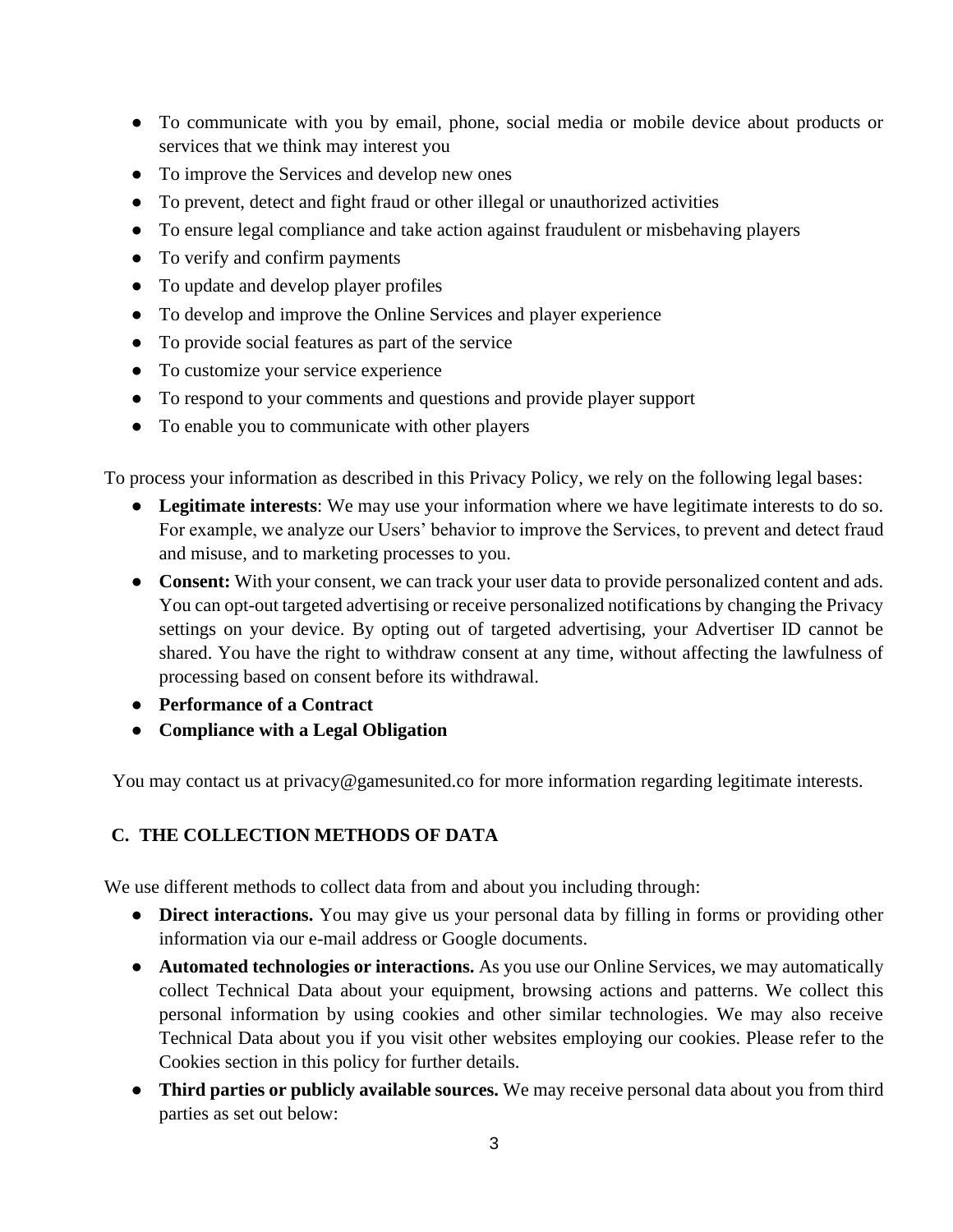- **Technical Data from the following parties:** We may receive personal data about you Analytics providers (Microsoft Azure PlayFab);
- Ad Networks: Games United may feature advertising within the Services. The advertisers may collect and use information about you.
- **Information Submitted Via Services**
- **Social Media Widgets and Our social Media Pages**

## **D. TRANSFERS OF PERSONEL DATA**

- **Group members, personnel, suppliers or subcontractors:** We keep your information confidential, but may disclose it to any member of our group (which means our subsidiaries, our ultimate holding company and its subsidiaries), our personnel, suppliers or subcontractors insofar as it is reasonably necessary for the purposes set out in this Privacy Policy. However, this is on the basis that they do not make independent use of the information, and have agreed to safeguard it.
- **Merger or acquisition:** If we are involved in a merger, acquisition, or sale of all or a portion of its assets, any third party to which we sell or transfer our assets to will have the right to continue to use the personal and other information that you provide us in the manner set out in this Privacy Policy.
- **Required by law:** In addition, we may disclose your personal data to the extent that we are required to do so by law (which may include to government bodies and law enforcement agencies); in connection with any legal proceedings or prospective legal proceedings; and in order to establish, exercise or defend our legal rights (including providing information to others for the purposes of fraud prevention).
- **Enforcement**: We may also disclose your personal data to third parties in order to enforce or apply the Terms of Use of Games United, to investigate potential breaches, or to protect the rights, property or safety of Games United, our customers, or others.
- **Service providers:** We may also disclose your personal data with service providers that operate on our behalf to help support the Online Services in accordance with our instructions (for example, cloud storage providers, payment processors, or analyzing and advertising partners).

We storage your personal data at Cloud (Microsoft Azure PlayFab, Game Analytics, Google Firebase).

● **International Transfer**: All Personal Information collected via or by Games United may be stored anywhere in the world, including, but not limited to, in Turkey, the United States, the European Union, in the cloud, on our servers and on the servers of our affiliates or the servers of our Service Providers. When we transfer your Personal Information internationally, we will take reasonable steps to ensure that it is treated securely, lawfully and in the manner, we describe here. Please note that laws vary from jurisdiction to jurisdiction, so the privacy laws applicable to the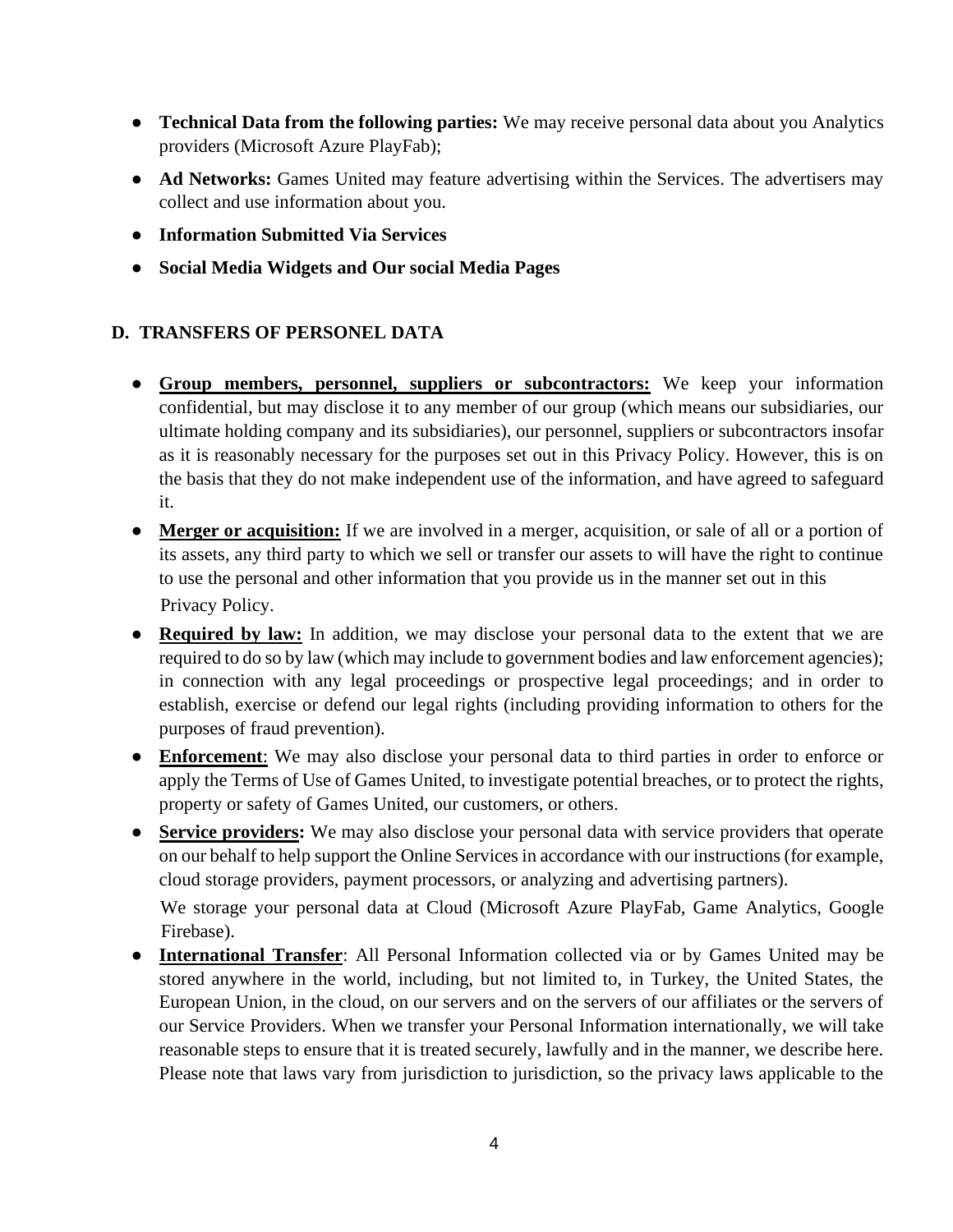places where your information is transferred to or stored, used or processed in may be different from the privacy laws applicable to the place where you are resident.

By providing information to Games United, you consent to the storage of your Personal Information in these locations.

If you are using our Services from the European Union or other regions with laws governing data collection and use, please note that you are agreeing to the transfer of your information to Turkey and the United States and to Processing of your data globally.

By choosing to visit the Site, utilize the Services or otherwise provide information to us, you agree that any dispute over privacy or the terms contained in this Privacy Policy will be governed by the laws of Switzerland and the adjudication of any disputes arising in connection with Games United or the Site will be in accordance with the Terms Services.

We take steps to ensure adequate safeguards are in place to protect your personal data during data transfers.

## **E. CHILDREN'S INFORMATION**

Games United does not address anyone under the legal age of the country and the age determined by the AppStore, Google Store, Amazon App Store or on Facebook, Microsoft and any related services. We do not knowingly collect personally identifiable information from those under that age limit. If we determine that you have provided personal information to us, we will delete it from our servers immediately. If you are a parent or guardian and you are aware that your child has provided us with personal information, please contact us privacy@gamesunited.co. So that we will be able to do necessary actions.

#### **F. RETAINTION PERIOD**

We will retain your personal data for the period necessary to fulfill the purposes outlined in this Privacy Policy unless a longer retention period is required or permitted by law. The criteria used to determine our retention periods include:

- The length of time we have an ongoing relationship with you and provide services to you (for example, for as long as you have an account with us or keep using the Websites);
- Whether there is a legal obligation to which we are subject (for example, certain laws require us to keep records of your transactions for a certain period of time before we can delete them)
- Whether retention is advisable; and considering our legal position (such as, for statutes of limitations, litigation or regulatory investigations).

#### **G. RIGHTS OF DATA SUBJECTS**